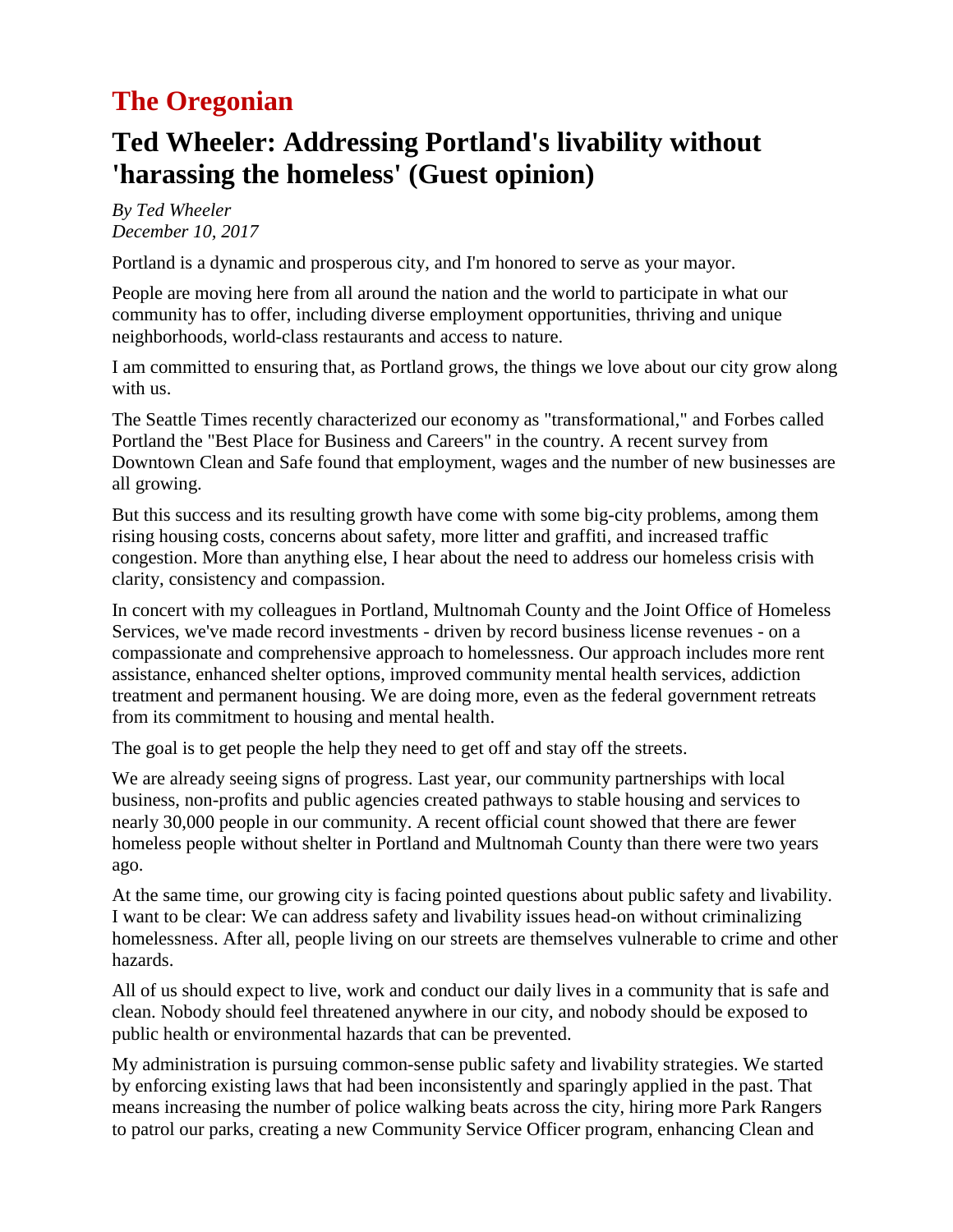Safe efforts to eliminate trash, biohazards and drug needles, expanding our neighborhood graffiti abatement program, and starting a new program to get hazardous and abandoned RVs off our roads.

Our most recent public safety effort includes identifying areas with a lot of foot traffic - the kinds of places frequented by visitors to our great city. Portland doesn't have a "sit-lie" ordinance like Seattle or San Francisco. Our use of high pedestrian zones is significantly more limited and nuanced, but it gives authorities the flexibility they need to address specific public safety or public health threats in congested areas, by keeping our sidewalks accessible and walkable. This common-sense approach will not be used to harass homeless people as some have wrongly suggested.

We have a comprehensive strategy to address housing, homelessness and livability. The strength of our strategy is bringing many threads together. Alone, any one thread can break. But woven together we are creating something effective, something durable.

The majority of our work lies ahead and I expect us to continue to make significant progress. I am dedicated to ensuring that the prosperity our city is experiencing extends to everyone who lives, works and visits Portland.

# **Portland should ease tree burdens on tiny-home development: Editorial Agenda 2017**

*By the Oregonian Editorial Board December 9, 2017*

Multnomah County wasn't even ready to start recruiting homeowners for a pilot project seeking hosts for homeless families to live in county-built tiny homes on their property when the inquiries started pouring in. A Willamette Week story and other coverage prompted 1,000 homeowners to contact the county's Idea Lab asking to be considered for the program.

The strong response from homeowners offering to be part of the solution stands as one of the few bright spots in a housing crisis that has sown deep dissent among neighbors, businesses and elected leaders about how best to address it. While the idea lab is working with only four homeowners for its pilot project, the widespread interest suggests that if the project is successful, the county could deploy tiny homes, otherwise known as "accessory dwelling units," on a much broader scale.

That is, provided the city of Portland removes barriers that could delay or discourage tiny-home development. As The Oregonian/OregonLive's Molly Harbarger reported, the county eliminated many homeowners' sites from consideration due in part to their conflicts with Portland's tree code, which regulates the preservation, protection and removal of trees during development. While the county had a long list of criteria for selecting the best candidates, the tree code was one factor "that came into play for many, many sites," said Idea Lab Director Mary Li. Similarly, Kol Peterson, an ADU consultant, said navigating tree code requirements - such as a tree's location on a site and how much room to leave for its root structure - is a common problem for homeowners seeking to add an ADU. While solvable, they can pose an unexpected and significant expense.

That's why the city should take the time now to review the code and work with developers and housing advocates to iron out solutions to keep tiny-home construction as economical as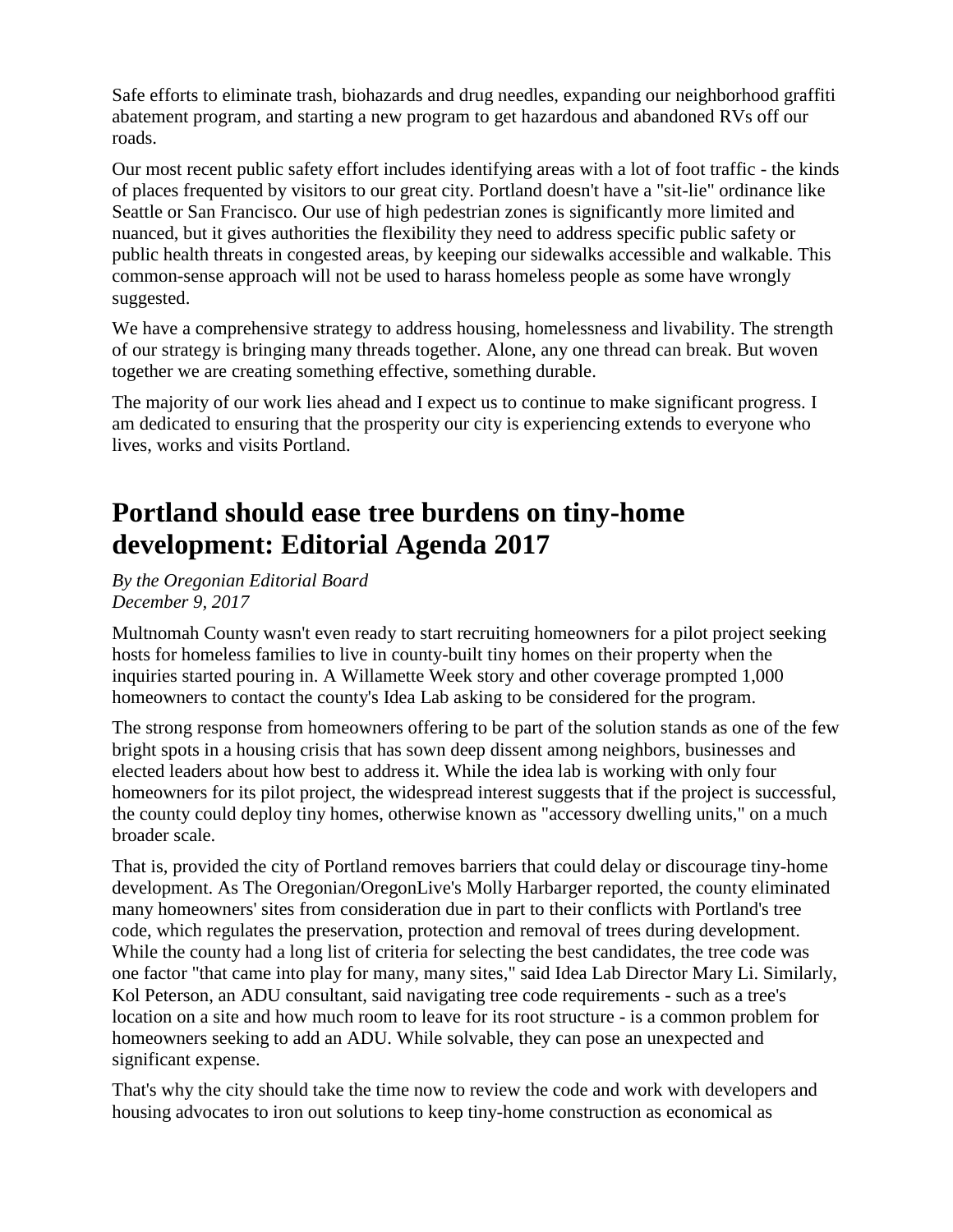possible. That could include expanding exemptions for affordable housing commitments, lowering tree-removal fees that can total thousands of dollars or loosening other sitedevelopment restrictions to allow trees and ADUs to co-exist. The city, now in its third year of a declared housing emergency, needs to evaluate how its development requirements align with goals of increasing density and boosting the supply of housing at affordable prices. Unfortunately, as we wrote last month about proposed new rules for neighborhood development, the city too often adopts contradictory policies that only ensure the housing emergency will persist for a fourth year - and beyond.

To respond to this editorial, post your comment below, submit an OpEd or a letter to the editor.

If you have questions about the opinion section, email Laura Gunderson, editorial pages editor, or call 503-221-8378.

It remains to be seen how the county's pilot project, still in its earliest stages, will fare. And ADUs alone won't bring the tens of thousands of units that the housing market needs. But even now, months after the county stopped taking homeowners' names, people continue to contact the county, Li told The Oregonian/OregonLive Editorial Board.

Such enthusiasm shows how easily an idea like this can take root. Portland should do a better job of preparing the soil.

## **Portland Brewery Faces off with the City in Trademark Dispute**

*By Jessica Floum December 9, 2017*

Portland has forged its national reputation in part around its many local breweries and exceptional craft beers.

But the city of Portland has devoted hundreds of hours and tens of thousands in legal fees to gain rights to a distinctive beer logo — a move that would undermine a local brewery.

At the center of the dispute: the leaping deer featured on the iconic city-owned neon "Portland Oregon" sign that is a prominent feature of the city's skyline.

Old Town Brewing has clearly established legal rights to put the leaping stag on beer products. But the city wants to sell those rights to other breweries.

The clash has become a David and Goliath affair in local business owners' eyes. So much so that one of the state's largest microbreweries, Rogue Ales & Spirits, last month banned Portland Mayor Ted Wheeler and all the city's attorneys and bureaucrats from drinking at its Portland pubs.

By registering the leaping deer image for use in the beer market with the U.S. Patent and Trademark Office, Old Town Brewing has owned the sole right to use the logo on beer-related products since 2012. The brewer also has the sole right to license the image to other beer companies.

Under federal trademark law, that means neither the city of Portland nor any other entity can deploy the stag on beer-related products without Old Town's permission.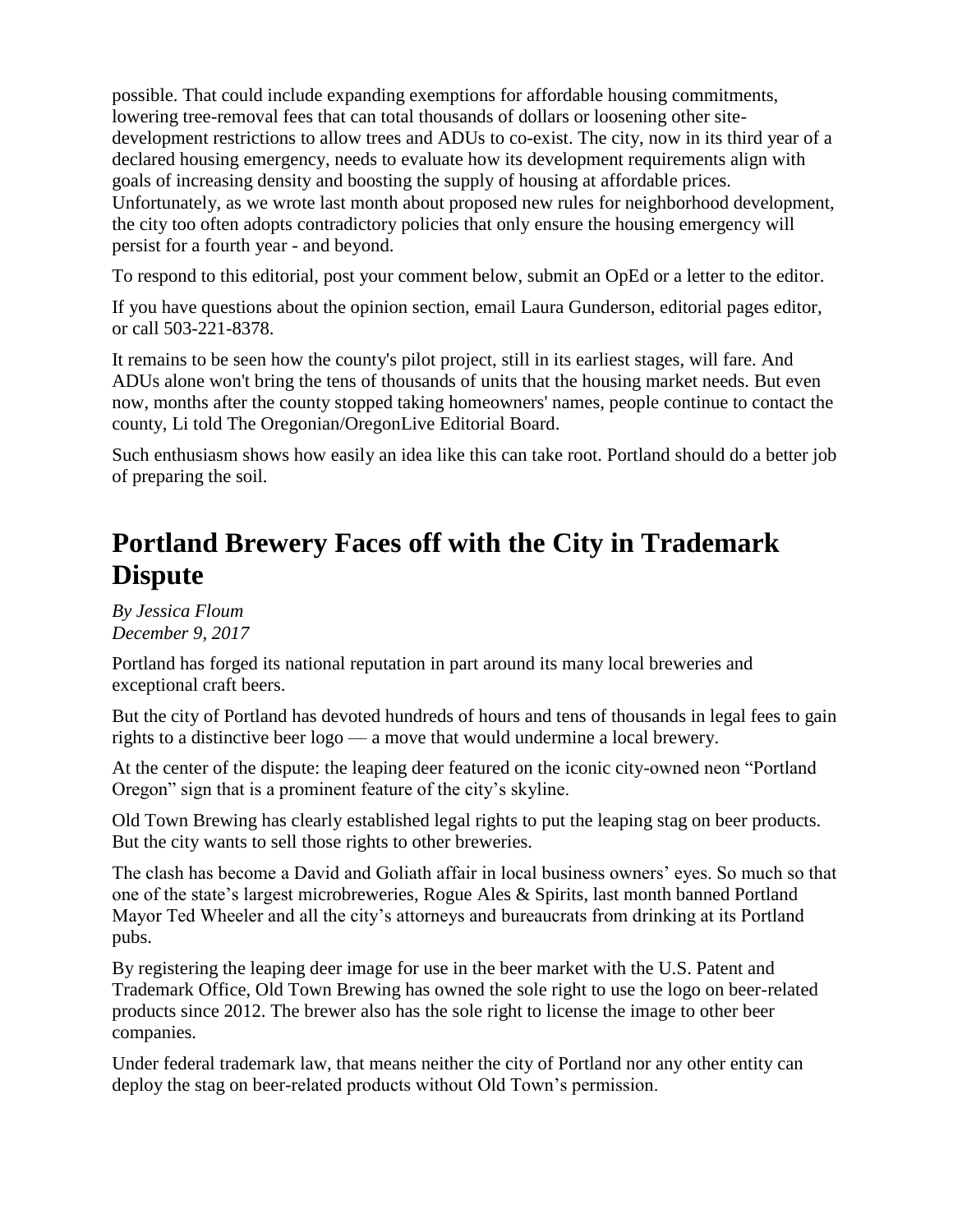The city, which acquired the sign in 2010, can and legally does use the iconic "Portland Oregon" stag image all the time.In 2011, it secured rights from the state to use the image locally on a wide variety of products, including clothing, footwear and entertainment – but notably not beer products.And in 2015, the city registered the image with the U.S. Patent and Trademark Office for use on clothing, tote bags, cyclist jerseys and prints.

But it doesn't have the federal trademark to use its own sign on beer bottles, promotions or equipment -- or to get licensing fees from beer companies to do so.

That hasn't stopped the city from repeatedly asking the federal trademark office to grant it that right. Three times – in September 2015, March 2016 and September 2017 -- the federal patent experts have said no.

The trademark office did approve the city's trademark once, in October 2016. But it withdrew that approval and reaffirmed its objection after Old Town Brewing filed a letter protesting the city's use.

Federal trademark attorney Jennifer L. Williston wrote in the September 2017 decision the stag design the city sought to trademark was "virtually identical" to Old Town Brewing's trademarked logo.

Why would the city keep trying to yank the trademark when federal lawyers keep saying no? Deputy City Attorney Simon Whang asserted in a November 2016 letter that the city should have the rights to the logo for beer since the city owns the physical sign from which the image is directly derived.

"Your client clearly copied its leaping stag trademark from the city sign, presumably for the purpose of creating and benefiting from an association with the city," he wrote. "Having done this, your client has no right to place limits on the city's ability to license its own sign image."

Mayoral spokesman Michael Cox told The Oregonian/OregonLive in an email that the city keeps pursuing the rights to own the image of the sign on products including beer to "protect the sign as a landmark." The city, he wrote, wants to promote its attractions —including its food, outdoor culture, "maker mentality, and ... yes... our local craft brewing culture"—by licensing the sign to relevant vendors.

"The Portland Oregon sign is our Space Needle, our Golden Gate Bridge," Cox wrote. "It is an iconic representation of our city."

Television stars Fred Armisen and Carrie Brownstein even trekked to the sign for a photo with it to promote their popular TV show, Portlandia, on cable channel IFC.

"The city wants Old Town to succeed," Cox added. "Any dispute between the city and Old Town is because Old Town seeks to prevent the city from licensing its own sign image to beer and alcohol companies."

Money may also be part of the city's motivation. Lawyers for Old Town Brewing and owner Adam Milne say an attorney for the city told them point blank during a meeting in 2016 that the city was in talks to sell rights to the image to international beverage giant Anheuser-Busch -- an anathema in Portland's craft brewing community.

Cox says that's plainly untrue. "That is a myth, and there is no truth to it," he told The

Local breweries that compete with Old Town aren't convinced. "Independent craft is under attack from Big Beer, this time with the assistance of the City of Portland," Rogue officials wrote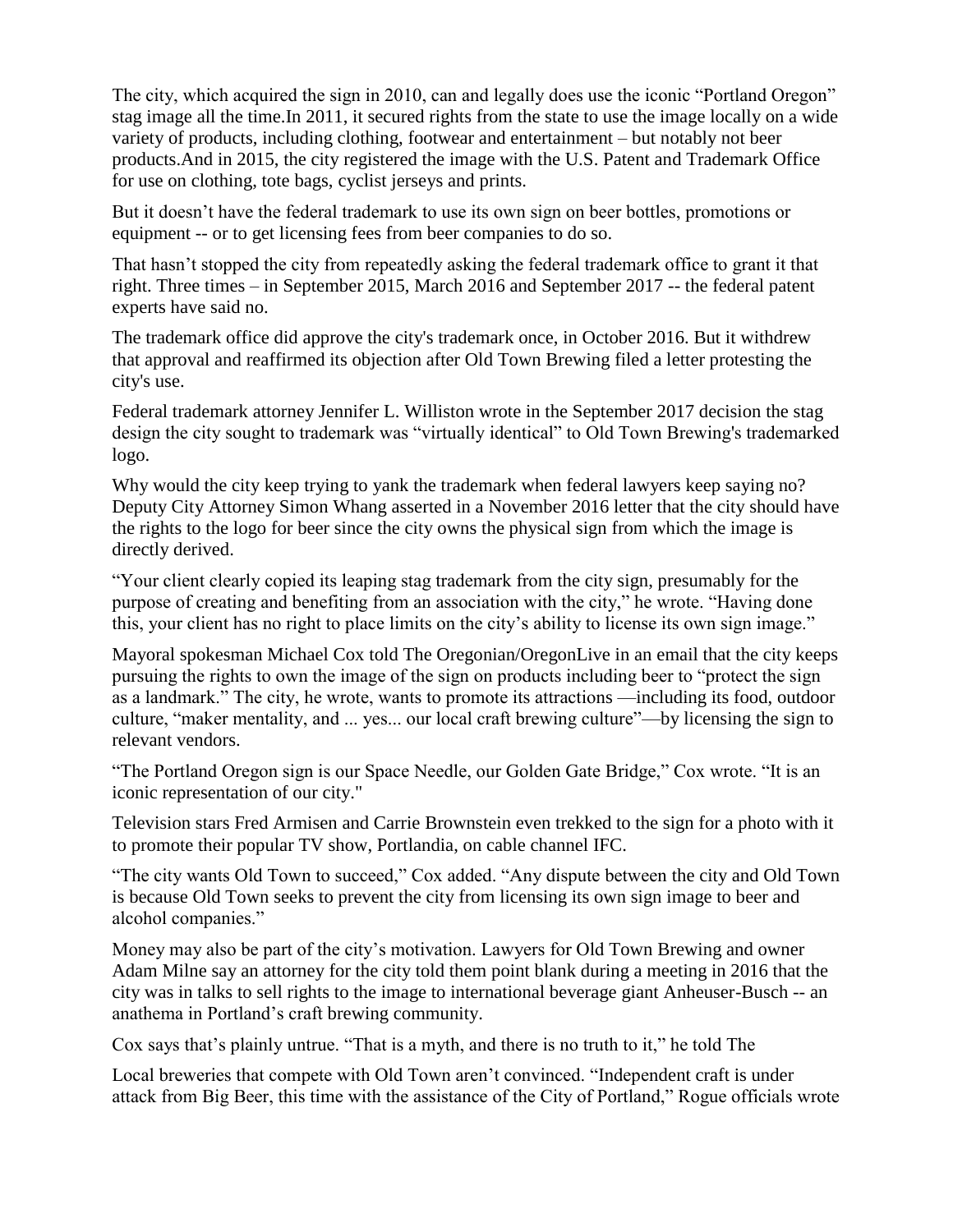in a November letter posted to Facebook. "We have no patience for those at City Hall who want to foolishly and unduly harass a fellow independent craft brewer."

Last week, a group representing more than 50 Portland restaurants, bars and hotels wrote the mayor urging the city to stop pursuing the trademark.

"Tell the city's attorneys that it is wrong and an abuse of power to attempt to bury Old Town Pizza & Brewing in legal fees," wrote Dan Lenzen, chair of Old Town Hospitality Group.

Oregon trademark attorney Lisa Caldwell said the fact that the trademark office has refused the city's request three times does not bode well for the city's likelihood of getting the federal beer trademark.

"The trademark office appears to be unpersuaded," Caldwell said.

The city acquired the iconic neon sign in 2010 at no cost. Ramsay Signs donated it to the city. And Art Demuro, owner of the White Stag blocks building on which it is erected, donated money for the city to change the sign's words from "Made in Oregon" to "Portland Oregon." The city pays \$28,000 per year to light and maintain it, according to the city's website.

In 2011, just a few months before Old Town sought and eventually secured the federal trademark to use the image on beer products, the city sought a relatively weak state trademark to use the image from its newly acquired sign.

State trademarks are issued almost automatically as an administrative matter and empower the holder to use a trademarked image only in the state, said Peter Threlkel, director of the Oregon Secretary of State's Corporation Division, which registers trademarks. State trademark rights are trumped by federal rights, he said.

"The city went for the state trademark because it was quick and most of the interest in use the sign was local," Cox said.

In 2016, when Portland sought to renew its state-granted right to use the image in many areas including footwear and entertainment, Oregon's Division of Corporations agreed to add beer, wines, nonalcoholic drinks, liquor and tobacco and smoking products to that list of areas in which the city had rights to use its leaping stag image.

But that didn't override Old Town's federal trademark. "If you file and you're infringing on someone else's trademark, the parties have to work it out in court," Threlkel said.

As a boy growing up in Portland, Milne patronized Old Town Pizza, celebrating his ninth and 13th birthdays at the 70s-era pizza joint. In 2011, he bought the restaurant, converted it to a brewery and started using the white stag on his products.

The next year, as his business took off, he secured the federal trademark to use the image on beer products.

It had "become recognizable with our products, and it's something we're proud of," Milne said.

Any time the city is turned down by the federal trademark office, it has six months to modify its application or appeal to the federal Trademark Trial and Appeal Board, Caldwell said.

If the city continues to get unfavorable results, it can appeal to district court and, ultimately the U.S. Supreme Court. Or, it could sue the local brewery directly. Either way, the city would have to pay attorneys to make their case, which would strain the small brewery's finances.

"If they want the ability to license," Caldwell said, "they can drag this out for a very long time."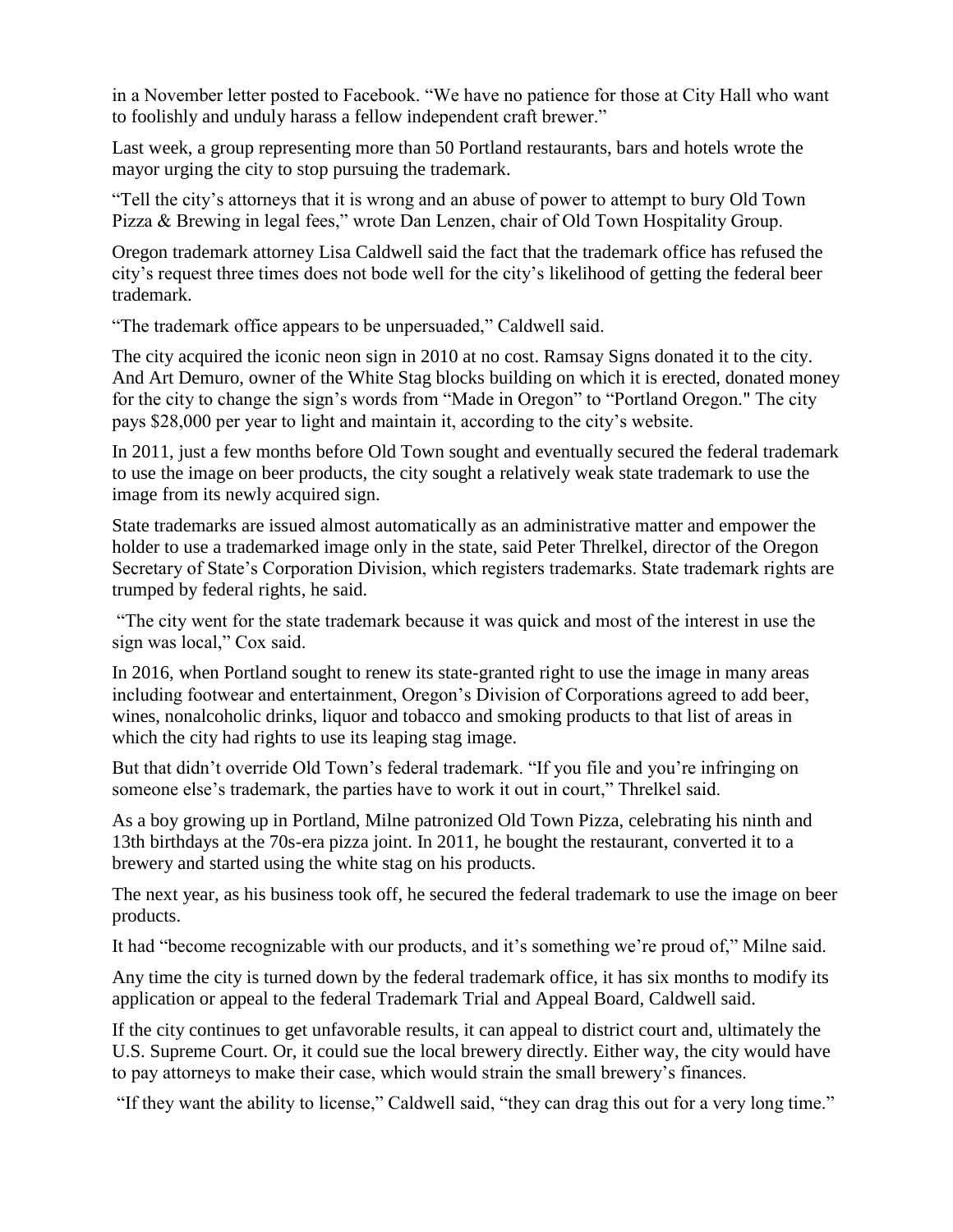### **The Portland Tribune**

### **Eudaly Refuses to Release Information from Her Personal Social Media**

*By Shasta Kearns Moore December 8, 2017*

#### **An appeal to the district attorney was side-stepped for lack of jurisdiction because Eudaly made the decision herself not to release information from her personal account.**

When an elected official creates and moderates a social media forum, who is and is not allowed to participate?

It's a question that may soon need to be resolved, affecting everyone from President Donald Trump to Portland City Commissioner Chloe Eudaly.

Because of Trump's unprecedented use of social media, the issue of blocking constituents for their criticism has reached the U.S. Supreme Court. In Knight First Amendment Institute v. Trump, lawyers are arguing that the president is violating the free-speech rights of those blocked from participating in his Twitter forum. The president posts publicly on a personal account he has had for years, as well as through a separate account from his office as president that is assumed to be run by staff.

On Dec. 4, Portland City Commissioner Chloe Eudaly's office responded to a public information request for the names of those she was blocking from her public Facebook and Twitter accounts. One account was blocked from Facebook and none on Twitter. Eudaly is not releasing information on her block list on her personal account. She said city attorneys advised her last week that her personal account is not related to public business.

"The city attorneys have found that my personal Facebook account is private and are denying and closing a couple of public records requests for access to my personal Facebook account," she wrote in an email to the Tribune.

But one person who testifies regularly at Portland City Council meetings said she is blocked by Eudaly's personal page and is seeking records of a discussion of her testimony. Activist Mimi German appealed the denial of her Nov. 13 request to the Multnomah County District Attorney.

Due to a quirk in Oregon's Public Records Law, the DA can't issue an opinion on whether or not the city commissioner should release the documents. While public records decisions by local government agencies can be appealed to their county district attorney, decisions by elected officials to deny access to records in their custody can only be appealed through the courts.

In a Dec. 7 letter, Deputy District Attorney Adam Gibbs wrote that Eudaly made the decision to deny access to the records herself.

"I have confirmed with the Portland City Attorney's Office that the decision to not provide records in this case was made personally by Commissioner Eudaly," Gibbs said.

German said she is considering her options in filing a lawsuit against Eudaly, in hopes that a judge will compel the commissioner to release the records.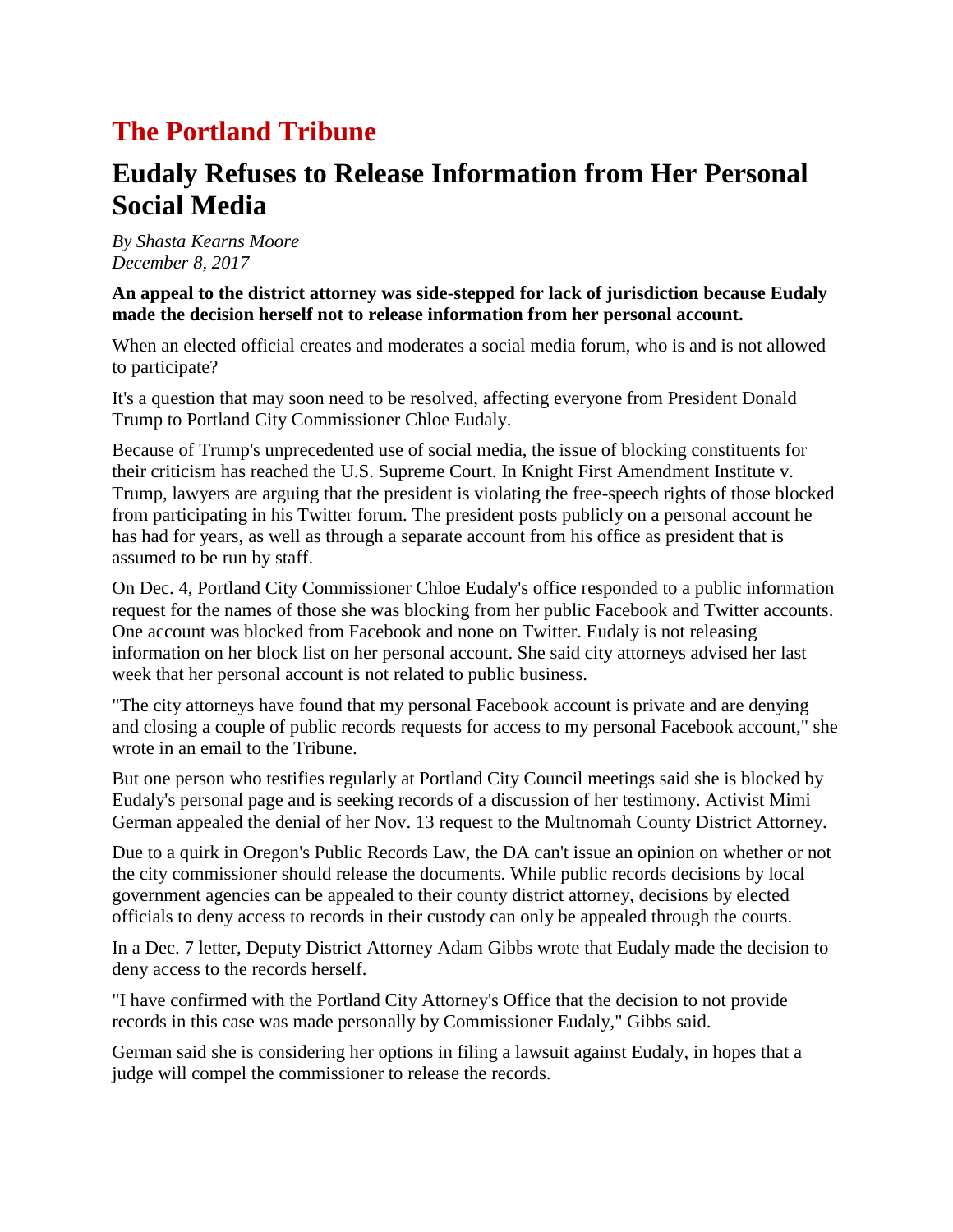The city will not release information on the public records training provided to Eudaly, citing attorney-client privilege. Eudaly said it briefly touched on social media and she understood that she should avoid conducting city business on her Facebook page.

City paralegal staffer Carrie Wilton wrote in the records denial: "...the mere fact that a public employee posts information on a private social media page which refers to the public body does not transform that private social media page into a public record."

On her public Facebook account, Eudaly said she blocked one account that she felt was devoted entirely to "troll-like behavior" and several more who converged after she posted in support of February's A Day Without Immigrants boycott and strike.

"In both cases I felt justified in blocking them, however we unblocked them as per the direction of the City Attorney," Eudaly wrote in an email. "Now we just hide comments that run afoul of community standards."

#### **New approach**

As elected officials navigate the new landscape afforded by social media, key questions remain about how to govern with transparency in the social media era.

"The question I haven't seen addressed is what is the intent of our public records laws?" Eudaly wrote in response to written questions from The Portland Tribune. "In large part, they exist to ensure transparency and accountability in government. It certainly was never my intent, nor do I believe that my talking about issues or events that are already a matter of public record in a private network in any way impacts transparency and accountability."

Eudaly, who only communicated in writing with the Tribune, said she will not release any information about her personal account, but she will also avoid discussing city business on her personal page from now on.

What remains unclear is whether this approach applies retroactively. Freelance journalist Mike Bivins exposed several screenshots Nov. 10 from Eudaly's private Facebook account that appear to discuss city business.

As recently as Wednesday, Nov. 29, Eudaly posted a picture of herself at a city function. Marshall Runkel, her chief of staff, said they met with the city attorney the next day and from that point on, she will no longer post "anything that could even be remotely construed" as city business from that account.

Runkel also said that they will hire someone to manage her public social media account.

"I think we want to avoid even the appearance of any impropriety," he said. "The bottom line is: I don't want to be answering these questions anymore. And neither does the commissioner."

### **Governor's block list**

Governor Kate Brown also just released the list of people her team has blocked on social media. It consists of one account on Facebook and two on Twitter. Brown does not have a personal Facebook account.

Brown's staff declined to comment on the reasons behind the blocks and noted that they hired someone this October who will, for the first time, be dedicated to managing the governor's social media presence.

Natalie King, the newly named staffer, said in an email she expects social media to allow for greater transparency and deeper connections to elected officials over time.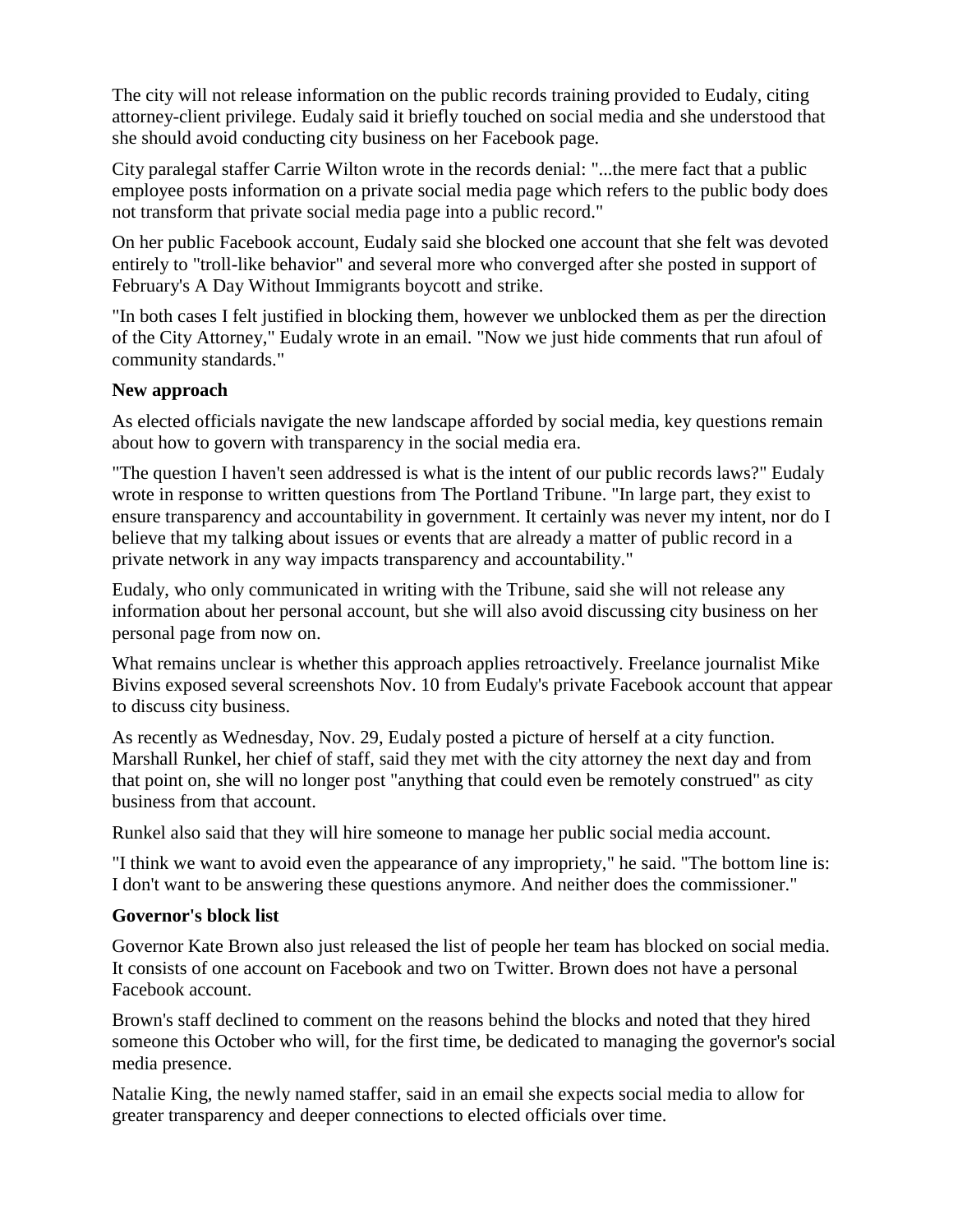Anyone looking at the comments on Brown's page may be forgiven for thinking that might be a long way off. Many responses are laced with anger and vitriol.

"…Progressive liberal Democrats are destroying Oregon," David Loyd wrote Nov. 6 on a picture of Brown with a child she said received hearing aids through the now-threatened Children's Health Insurance Program.

"Wow, 6 posts before I hit one by an ignorant right-wing dumbass — far fewer than usual!" retorted Gary Hilliard.

"Indeed, a range of sentiment is expressed," King said in her email to the Tribune, noting that credible threats are sent to the state police. "But, it's important to hear both sides of every story and receive the concerns and triumphs people feel toward our policies and actions. We welcome the vast range of opinions and want to hear from all our constituents and social media gives us an additional opportunity to connect."

# **Homeless Shelter Planned for Southeast Foster**

*By Jim Redden December 10, 2017*

#### **Joint Office of Homeless Services invites area residents to a Dec. 18 meeting to discuss the opening and operation of a new 100-bed homeless shelter.**

Portland and Multnomah County plan to open a new, 100-bed homeless shelter at 6144 S.E. Foster Blvd. early next year.

Residents in the area have been invited to a community meeting to discuss the shelter on Monday, Dec. 18. The invitation came from the city-county Joint Office of Homeless Services (JOHS). Scheduled to attend are Mayor Ted Wheeler, County Chair Deborah Kafoury, County Commissioner Jessica Vega Pederson and JOHS director Marc Jolin.

The location is a vacant building in a strip mall that last housed the Winly Cash and Carry grocery. It is located between Southeast 61st Avenue and Holgate Boulevard.

"By next year, we plan to convert the space into a high-quality shelter with room for roughly 100 people, along with offices, showers, laundry facilities and other amenities that will help participants better connect with services. The shelter would be managed by an experienced, proven operator and would run on a reservation-based system to avoid queueing outside," said the invitation, signed by Wheeler and Kafoury.

The invitation said the planned shelter will be one of several emergency shelters the city and county have opened in recent years in response to the homeless crisis. Another recent shelter cited in the invitation is in the Westmoreland neighborhood.

"Those new beds mean people who might otherwise have camped outside, in tents or on sidewalks, have a warm, safe place to go instead. Those beds allow folks to come in with their pets, or with their partners, and store belongings during the day. It's working. We counted more people sleeping in shelter than outside last winter," the invitation says.

The county has also filed paperwork to open a 200-bed shelter in a vacant warehouse in the Old Town/Chinatown neighborhood.

The meeting is set for 7 p.m. on Monday, Dec. 18, at the offices of Service Employees International Union Local 503, 6401 S.E. Foster Rd.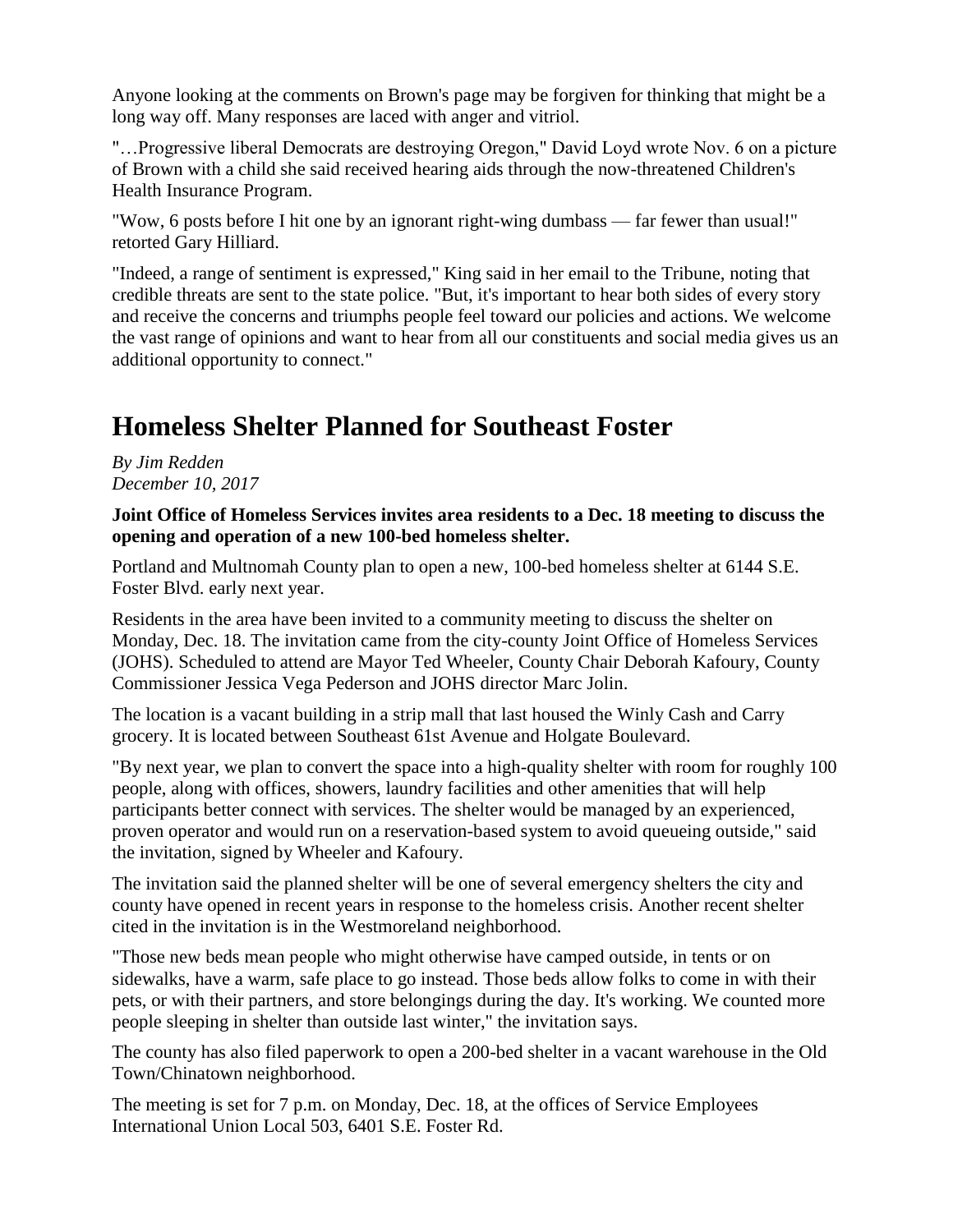You can read the invitation on the Foster-Powell Neighborhood Association Facebook page at fosterpowell.com/general-info/community-meeting-to-discuss-planned-shelter-at-6144-se-fosterroad/

# **Willamette Week**

# **Old Town Businesses Urge Portland Mayor to Give Up Trademark Battles Over White Stag Sign**

*By Katie Shepherd December 8, 2017*

**"It is wrong and an abuse of power to attempt to bury Old Town Brewing in legal fees."**

Business owners in Old Town are urging Mayor Ted Wheeler to abandon a city effort to trademark the "Portland Oregon" sign.

The city's federal trademark applications have been denied in the past for use on beer and alcohol because a local brewery, Old Town Brewing, already owns a confusingly similar trademark for the leaping stag image.

"Tell your city staffers to stop filing trademark application after trademark application for an image that the U.S. Patent and Trademark Office has repeatedly determined is confusing," Dan Lenzen, president of the Old Town Hospitality Group, wrote to the mayor last week. "It is wrong and an abuse of power to attempt to bury Old Town Brewing in legal fees."

Wheeler's office says the city is working toward a solution to the trademark dispute that is "mutually agreeable" to both the city and the brewery.

### **The Skanner**

# **Black Charter Granted 200K for After School Program**

*By Melanie Sevcenko December 7, 2017*

The Portland Children's Levy has helped one charter school start the academic year off on the right foot.

Its support will continue throughout the next two school years, as the Levy has gifted KairosPDX – whose K-5 student body is 75 percent youth of color – with \$200,000 for its after-school STEM program, which incorporates the fields of science, tech, engineering and math.

The goal of the program is to get historically underserved students interested in these areas at a critical age.

According to the Department of Commerce, employees of STEM jobs have among the highest earnings, charted at 26 percent more than non-STEM jobs. Growth in these sectors is also looking up, currently holding the lowest unemployment rate over other industries.

By introducing children to these fields early on, the hope is to encourage lifelong learning and even career opportunities as adults.